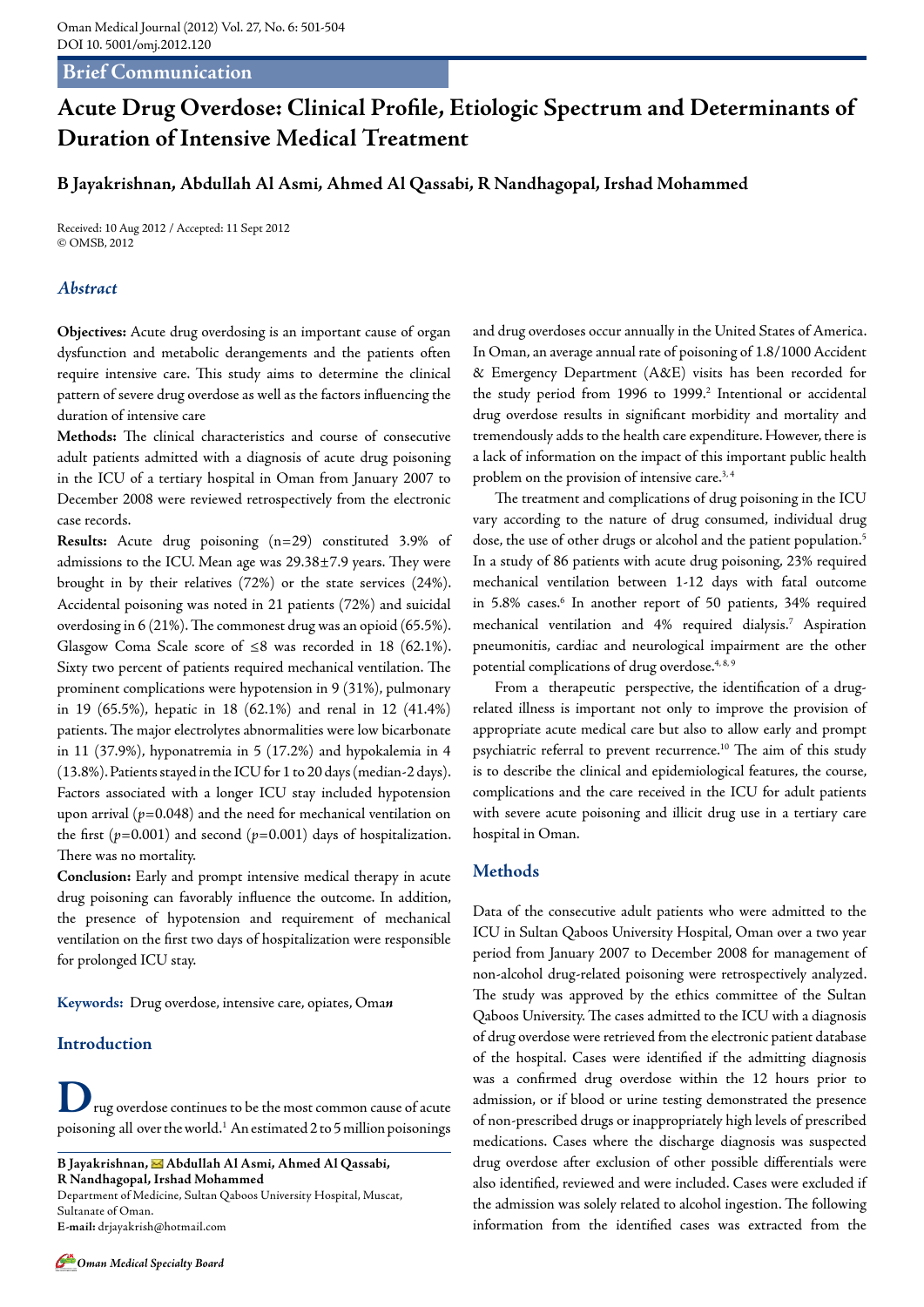electronic patient records (EPR) and reviewed by two independent observers. Patient's demographic data collected were age, sex, occupation, address and the details about any underlying medical problems including psychiatric illness. Clinical parameters included blood pressure, heart rate, Glasgow Coma Scale (GCS) score, presence of respiratory, neurological or gastrointestinal symptoms (if recorded) and the details about the immediate management in the emergency room. Initial basic laboratory investigations results, the drug levels (if available) and the ECG abnormalities (if present) were also noted. The lengths of hospital stay, intensive care interventions, metabolic and organ-specific complications, requirement of respiratory or cardiovascular support, dialysis and psychiatry consultation were then documented.

The data were tabulated and analyzed using the statistical package for social sciences program (SPSS, PC Version 16.0). Chi Square test or Fischer's exact test was used to identify the factors influencing ICU stay.

#### **Results**

Twenty nine patients with drug overdose were admitted to the ICU during the study period, accounting for 3.86% of overall admissions in the same period. Table 1 shows the demographic and clinical details of the subjects. Majority of our patients were males (89.7%) and the mean age of the patients was 29.38±7.9 years. There was no significant difference in age between males and females in our cohort of patients.

Most of the patients were brought in by relatives or friends (72.4%) while the rest, 7 (24.1%) patients were transported by the state services. There was some evidence suggesting drug abuse as a possible cause of the clinical problem in 51.7% of patients (Table 1). Later, history of drug abuse was obtained in 17 (58.6%), alcohol abuse in 19 (65.5%) and smoking in 17 (58.6%) patients. The initial suspicion of the drug abuse was proved correct in almost all cases with opioid being the commonest drug (65.5%) (Table 1). Three patients took both opioids and benzodiazepines together. Among the five patients grouped under other drug category, one consumed a cocktail of nonsteroidal anti-inflammatory drugs, one took an antipsychotic drug (risperidone) and in three cases, no drugs were clearly identified.

At presentation, all except two patients were found to be either unconscious or drowsy. GCS was  $\leq 8$  in 18 (62.1%). Eighteen subjects (62.1%) were intubated, while one patient received non invasive ventilation (NIV). The reasons for intubation were altered conscious level in 15 (51.7%), evidence of fatigue in 2 (6.9%) and respiratory arrest in 1 (3.4%). In the A&E, naloxone, flumazenil, thiamine and antibiotics were administered in 19 (65.5%), 3 (10.3%), 5 (17.2%) and 19 (65.5%) patients respectively.

In 11 subjects (37.9%), the present hospitalization was the first admission for drug overdose, while 8 (27.6%) were admitted more than twice. During hospitalization, although the mean systolic BP was 116.3±22.4, nine (31.0%) had hypotension and needed ionotropic support. Of the 18 patients intubated in the A&E, 5 patients were extubated on the same day and only 10 (34.5%) were still on a ventilator by the second day. This was achieved with the use of NIV in those 5 patients. NIV was continued in only 2 patients on the following day. Respiratory complications were noted in 19 (65.5%), hepatic in 18 (62.1%), cardiac in 15 (51.7%), and renal in 12 (41.4%). Coagulation abnormalities were noted in 4 (13.8%). Chest radiographs showed unilateral infiltrates in 7 (24.1%) and bilateral infiltrates in 12 (41.4%). These were considered as aspiration pneumonia in 12 (41.4%) and as ARDS in 3 (10.4%). The major electrolytes abnormalities on admission were low bicarbonate in 11 (37.9%), hyponatremia in 5 (17.2%) and hypokalemia in 4 (13.8%).

**Table 1:** Characteristics of patients admitted to the ICU with suspected drug overdose and the final diagnosis  $(n=29)$ 

| Characteristics           | $\mathbf n$               | $\%$           |      |
|---------------------------|---------------------------|----------------|------|
| Transfer                  | Police                    | $\overline{4}$ | 13.8 |
|                           | Relatives                 | 18             | 62.1 |
|                           | Friends                   | 3              | 10.3 |
|                           | <b>Emergency Services</b> | 3              | 10.3 |
|                           | Near hospital             | $\mathbf{1}$   | 3.4  |
| Clues for overdose Needle |                           | 3              | 10.3 |
|                           | Tablets                   | 6              | 20.7 |
|                           | Alcohol                   | 1              | 3.4  |
|                           | Known drug use            | 5              | 17.2 |
|                           | No evidence               | 14             | 48.3 |
| Vices                     | Drugs                     | 17             | 58.6 |
|                           | Alcohol                   | 19             | 65.5 |
|                           | Cigarette Smoking         | 17             | 58.6 |
| Hospitalization           | First                     | 11             | 37.9 |
|                           | Second                    | 1              | 3.4  |
|                           | Multiple                  | 8              | 27.6 |
|                           | Uncertain                 | 9              | 31.0 |
| Type                      | Suicidal                  | 6              | 20.7 |
|                           | Accidental                | 21             | 72.4 |
|                           | Homicidal                 | $\mathbf{1}$   | 3.4  |
|                           | Uncertain                 | $\mathbf{1}$   | 3.4  |
| Conscious level           | Unconscious               | 20             | 69.0 |
|                           | Drowsy                    | 7              | 24.1 |
|                           | Agitated                  | $\overline{2}$ | 6.9  |
| Final diagnosis           | Opioids                   | 16             | 55.2 |
|                           | Opioids+Benzodiazepines   | 3              | 10.3 |
|                           | Benzodiazepines           | $\overline{2}$ | 6.9  |
|                           | Tricyclic antidepressants | 2              | 6.9  |
|                           | Carbamazepine             | 1              | 3.4  |
|                           | Others                    | 5              | 17.2 |

Patients stayed in the ICU for 1 to 20 days (median: 2 days) and in the general medical ward for another 1 to 28 days (median: 3 days). Reasons for a longer stay in ICU (longer than the median period of 2 days) were analyzed (Table 2). Hypotension on arrival (*p*=0.048) and the requirement of mechanical ventilation on either day one  $(p=0.001)$  or day two  $(p=0.001)$  were the factors associated with longer ICU stay (Table 2). The drugs involved, GCS on admission or the presence of pulmonary infiltrates did not influence the duration of stay. But those two patients who remained in the ICU for more than a week (8 and 21 days respectively) had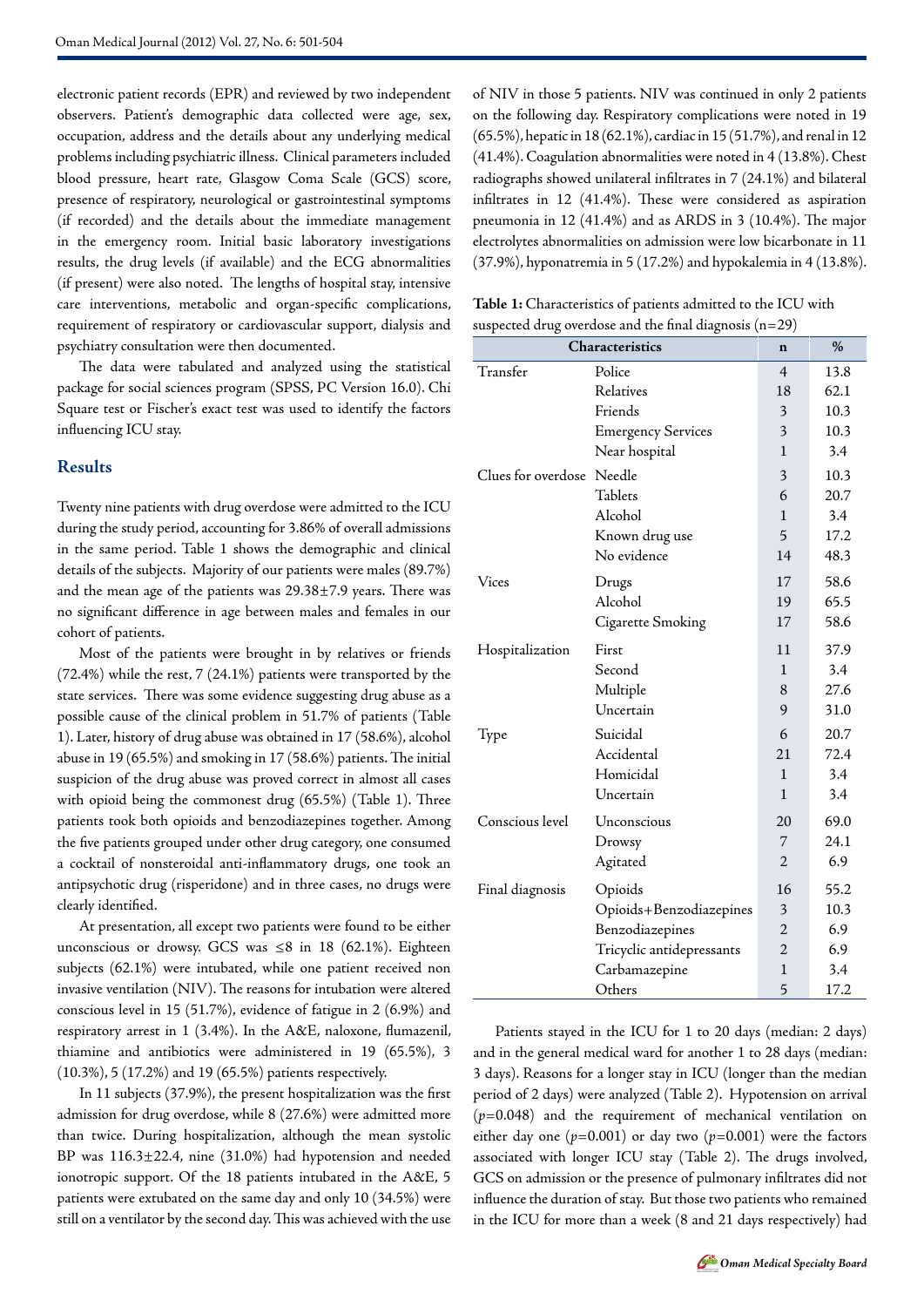developed ARDS. Fortunately, there were no deaths and most of them were discharged in a stable state. In-patient psychiatric consultation was obtained in 22 (75.9%) patients.

**Table 2:** Factors influencing the duration of stay beyond the median period of 2 days in patients admitted to the ICU with suspected drug overdose (n=29)

|                       | $\leq 2$ days  |      | $\geq$ 3 days  |              | $\boldsymbol{p}$ |
|-----------------------|----------------|------|----------------|--------------|------------------|
|                       | $\mathbf n$    | %    | $\mathbf n$    | %            | value            |
| Age                   |                |      |                |              |                  |
| $\leq$ 29             | 10             | 58.8 | 7              | 41.2         |                  |
| $\geq 30$             | 8              | 72.7 | $\overline{4}$ | 27.3         | 0.717            |
| Smoking               |                |      |                |              |                  |
| Smokers               | 11             | 64.7 | 6              | 35.3         |                  |
| Non smokers           | 6              | 60.0 | $\overline{4}$ | 40.0         | 1.000            |
| Alcohol               |                |      |                |              |                  |
| Consumer              | 13             | 68.4 | 6              | 31.6         |                  |
| Teetotaler            | 5              | 55.6 | $\overline{4}$ | 44.4         | 0.677            |
| <b>Drugs</b>          |                |      |                |              |                  |
| Opioids               | 11             | 57.9 | 8              | 42.1         |                  |
| Others                | 7              | 70.0 | 3              | 30.0         | 0.694            |
| GCS                   |                |      |                |              |                  |
| < 8                   | 10             | 55.6 | 8              | 44.4         |                  |
| $\geq 8$              | $\overline{4}$ | 57.1 | 3              | 42.9         | 1.000            |
| Day 1                 |                |      |                |              |                  |
| ventilation           |                |      |                |              |                  |
| IPPV*                 | 7              | 38.9 | 11             | 61.1         |                  |
| No IPPV               | 11             | 100  | $\mathbf{0}$   | $\mathbf{0}$ | 0.001            |
| Day 2                 |                |      |                |              |                  |
| ventilation           |                |      |                |              |                  |
| <b>IPPV</b>           | $\overline{2}$ | 20.0 | 8              | 80.0         |                  |
| No IPPV               | 16             | 84.2 | 3              | 15.8         | 0.001            |
| Chest                 |                |      |                |              |                  |
| radiograph            |                |      |                |              |                  |
| Normal                | $\overline{c}$ | 66.7 | 1              | 33.3         | 1.000            |
| Abnormal              | 11             | 55.0 | 9              | 45.0         |                  |
| <b>Blood</b> pressure |                |      |                |              |                  |
| Hypotension           | 3              | 33.3 | 6              | 66.7         |                  |
| Normal                | 15             | 75.0 | 5              | 25.0         | 0.048            |
| Renal failure         |                |      |                |              |                  |
| Yes                   | 5              | 41.7 | $\overline{7}$ | 58.3         |                  |
| No                    | 13             | 76.5 | $\overline{4}$ | 23.5         | 0.119            |
| <b>Liver function</b> |                |      |                |              |                  |
| Test                  |                |      |                |              |                  |
| Altered               | 10             | 55.6 | 8              | 44.4         |                  |
| Normal                | 8              | 72.7 | 3              | 27.3         | 0.449            |
| White cell            |                |      |                |              |                  |
| counts                |                |      |                |              |                  |
| Leucocytosis          | 11             | 53.4 | 10             | 47.6         |                  |
| Normal                | 7              | 87.5 | $\mathbf 1$    | 12.5         | 0.110            |

*\*Intermittent Positive Pressure Ventilation*

#### **Discussion**

Opioids were the main drugs abused by the patients who needed ICU care. Accidental overdose of these drugs in those who had been already abusing them was the commonest mode of poisoning. Prompt care in ICU resulted in a shorter stay and virtually no mortality. We observed that the need for mechanical ventilation on the first two days and the presence of hypotension led to a longer time for recovery.

The pattern and nature of drug overdose vary geographically. In an earlier report from Oman, a significantly high frequency of poisoning by animal and traditional remedies with less frequent abuse of psychoactive drugs were observed in adults.<sup>2</sup> These two studies cannot be compared as the present study focused only on those patients admitted to the ICU. However, the pattern of drug abuse seems to be changing in Oman and closely matches the scenario in the developed countries such as Australia, where the common drugs abused in the order of frequency were benzodiazepines, followed by opioids and tricyclic antidepressants.<sup>11</sup> The Drug Abuse Warning Network in the USA estimates 162,137 heroin-related emergency department visits and 37,007 unspecified opiate-related emergency department visits in 2004.12 From a trans-cultural perspective, the pattern in another Gulf country, Saudi Arabia reveals a striking difference. The most common agents were the prescribed medications.13 Interestingly in the Southeast Anatolian region of Turkey, intentional self-poisonings with pesticide was common, especially among young, unmarried females.<sup>14</sup>

The primary concerns with overdose are a bit different with each class of drugs. Illicit opioid use, especially parenteral, contributes to premature mortality and disability in young adults in both developed and developing countries. Fatal overdoses and HIV/AIDS resulting from the sharing of needles are the major concerns.15 Benzodiazepines cause central nervous system depression but complications and the lethal outcome are rare.16 Impaired consciousness, acidosis, seizures, and cardio toxicity are associated with severe toxicity with antidepressants, particularly the tricyclic antidepressants.16, 17 The incidence of self poisoning by anti epileptic drugs has increased in the recent years in USA and these patients often need more critical care management and psychiatric intervention.<sup>18, 19</sup>

Most of our patients were young adults aged less than 40 years. More than 70% of the patients were brought to the hospital by their family members. Regarding the mode of poisoning, intentional drug overdose is reported to be a relatively uncommon reason for hospital admission in Saudi Arabia.13 A similar trend, accidental overdose, was seen in our patients as well. But a study from a less affluent Asian nation, Nepal, found that almost all poisoning were due to suicidal attempts.<sup>20</sup> This suggests that cultural and socio-economic factors might play a role in the mode of poisoning. Nearly 21% of our patients provided a history of drug abuse or use of alcohol. The prevalence of concurrent and simultaneous use of alcohol and drugs varies by the type of drug used and drinking patterns and most abusers consume alcohol mostly for boosting, balancing, counteracting, or sustaining the effects of the other drug.<sup>21, 22</sup>

The majority of our patients were brought in a state of drowsiness or other levels of altered consciousness. Cretikos and Parr reported that 18% of their patients required mechanical ventilation, 18% inotropic support and 6% dialysis.<sup>11</sup> On the contrary, 62.1% of our patients needed intubation and 31% needed